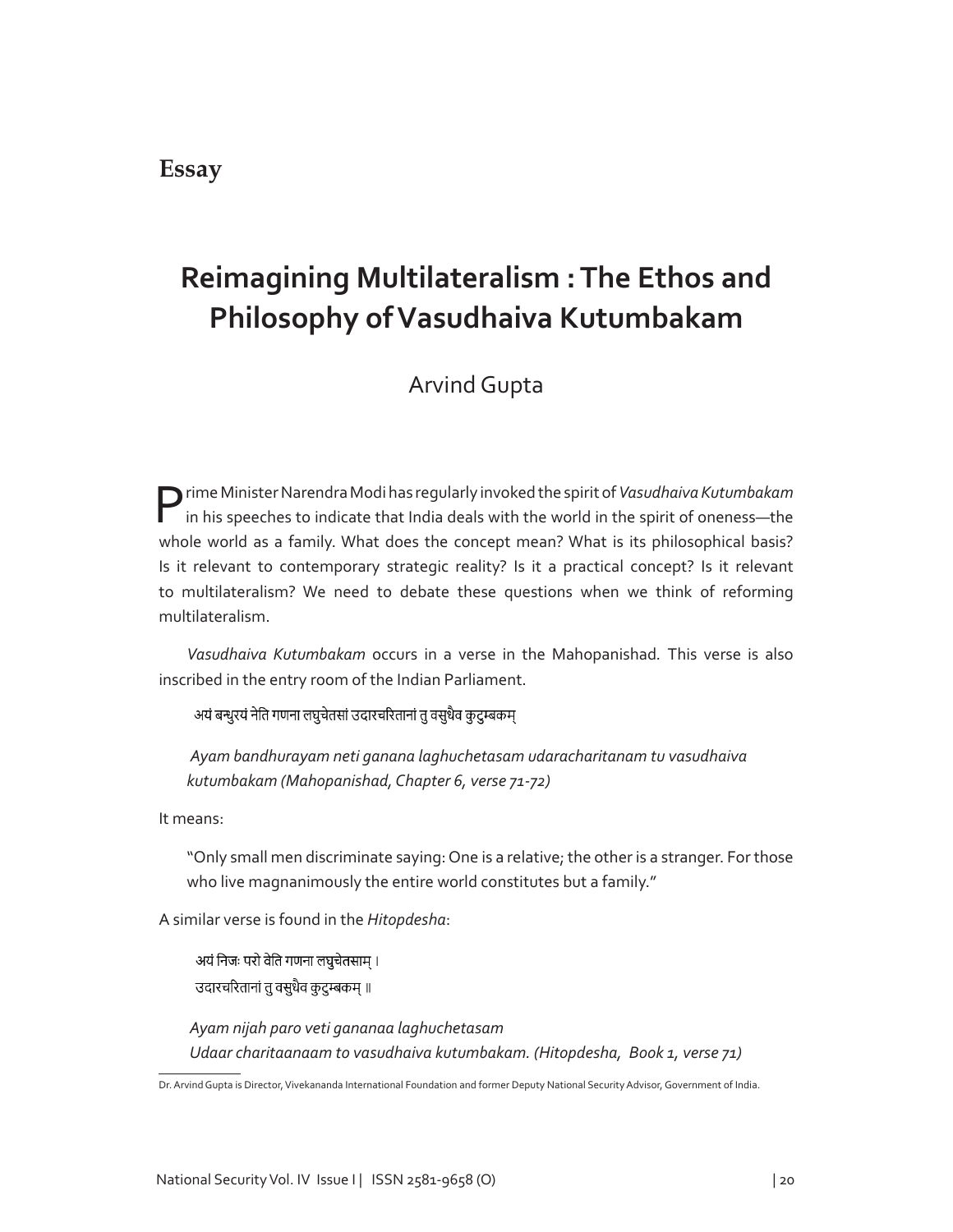### It means:

*"Only people with a petty outlook differentiate, saying, this is my friend, and this is not my friend. But for those with a magnanimous mind, the entire world is one family".* 

The idea of oneness or *Vasudhaiva Kutumbakam* is also reflected in the Vedic saying – "*yatra vishwam bhavati eka needam*," or, "the world is a nest".

The philosophy of *Vasudhaiva Kutumbakam* seeks to overcome the 'us-vs-them' mentality, which is at the root of conflict and violence. The leading International Theory, namely, Realism is based on the concept of 'the other'. *Vasudhaiva Kutumbakam* reflects the universal yearning of mankind. The philosophy transcends any specific religion. It emphasizes inclusion. This philosophy is deeply ingrained in the Indian psyche.

Indian philosophic thought underscores the concept of unity or oneness in the creation**.**  The universe is diverse but there is interconnectedness and harmony in it. The idea of interconnectedness is now being accepted. The concept of *global commons* underlines the interconnected relationship of man with nature and among natural systems. Being an idea that unites, rather than divides, *Vasudhaiva Kutumbakam* can serve as the basis of the ongoing discussion regarding global cooperation for resolving global problems. It can underpin new multilateralism that the world needs urgently. The imposition of uniformity brings strife, clashes and bloodshed. A related concept in Vedic philosophy is "*ekam sat vipra bahudha vadanti*", which means "Truth is one, the wise call it differently". The idea that there are many paths to the one truth is deeply satisfying as it brings in the concept of inclusion in diversity. *Vasudhaiva Kutumbakam* does not impose uniformity. It accepts diversity. That is why it is so relevant today.

The Upanishadic philosophy, of which *Vasudhaiva Kutumbakam* is a representation, emphasizes the divinity of every living being. It believes that every human being is divine, thus there is no cause for conflict. According to Swami Sarvapriyananda, "Vedanta is the philosophical foundation of Hinduism; but while Hinduism includes aspects of Indian culture,…Vedanta is universal in its application and is equally relevant to all countries, all cultures, and all religious backgrounds. Vedanta affirms the oneness of existence, the divinity of the soul, and, the harmony of all religions." Since the *Vasudhaiva Kutumbakam* idea originates in Hindu philosophy, many people mistakenly regard it as a communal or sectarian idea. This interpretation should be countered. Explaining Hinduism to the Western world, Swami Vivekananda had stated in his Chicago address of 11 September 1893 that the spirit of acceptance and accommodation that informs Hinduism can bring peace and harmony, as it advocates the lofty view of the entire creation being one family.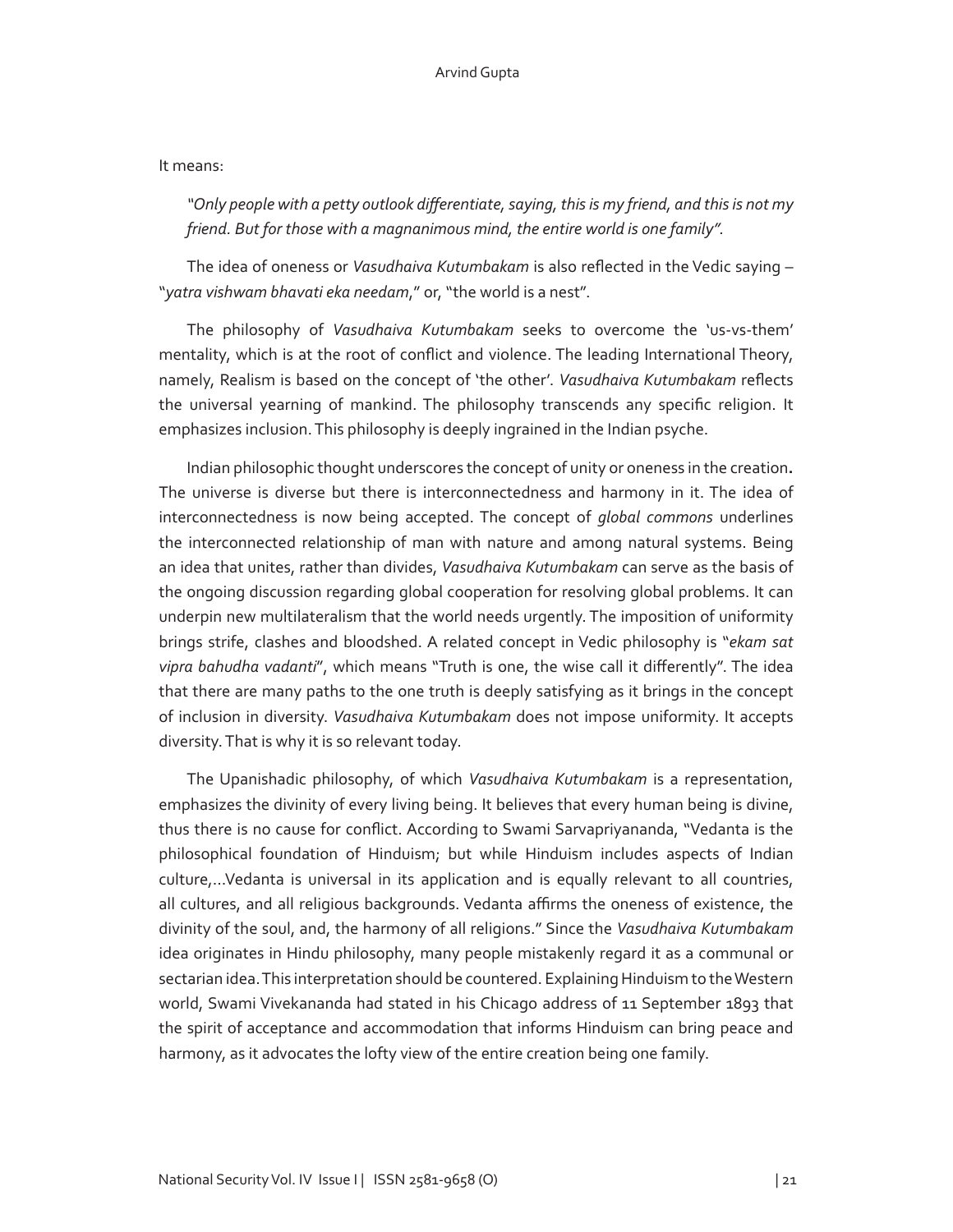#### **Practical Aspects of Vasudhaiva Kutumbakam**

For an idea to be useful, it must have practical applications. In the sphere of politics, we have to approach *Vasudhaiva Kutumbakam* with care as it encompasses the idea of tolerance. However, tolerance of the intolerant can lead to the destruction of the tolerant. We have to be aware of this paradox. Thus, for *Vasudhaiva Kutumbakam* to be useful as a workable idea, it must be accepted by all and it should be based on reciprocity. One-sided implementation of *Vasudhaiva Kutumbakam* will not work. *Vasudhaiva Kutumbakam* is not a pacifist concept. Tolerance does not mean inaction. Lord Krishna in the Gita tells Arjuna to fight as it is his duty to protect *dharma*. A recourse to use of force or even war is not ruled out. But, the war comes after every effort to avoid it has failed.

In today's world, peace is endangered. Peace must be inculcated as a way of life. The UN declared the first decade of the  $21<sup>st</sup>$  century as the decade of the Culture of Peace and Disarmament. The UN regularly adopts a resolution on the Culture of Peace. Anwarul Chaudhury, a Bangladeshi diplomat, observes, "…the Culture of Peace as a concept means that every one of us needs to consciously make peace and nonviolence a part of our daily existence. We should not isolate peace as something separate or distant. We should know how to relate to one another without being aggressive, without being violent, without being disrespectful, without neglect, without prejudice." The idea of *Vasudhaiva Kutumbakam* can strengthen the UN efforts to imbibe the culture of peace amongst people.

Interestingly, the *Vasudhaiva Kutumbakam* idea is increasingly finding a place in popular culture as well. YouTube has several videos of people singing songs based on the *Vasudhaiva Kutumbakam* theme. Some leading singers of the world have lent their voice and music to this philosophy. The Indian Ministry of External Affair's Annual Report of 2019-20 quotes Mr Sooklal, the South African Sherpa for BRICS, as recommending that the New World order should be based on the principles followed by Gandhi and Mandela as well as *Vasudhaiva Kutumbakam* and the African philosophy of Ubuntu ('I am because we are' or the belief in a universal bond of sharing that links the entire humanity).

The Vivekananda International Foundation (VIF) has been engaged in a Hindu-Buddhist dialogue, *Samvad*, amongst scholars, religious leaders, diplomats, politicians and others since 2015. Prime Minister Modi and the former Prime Minister Abe of Japan had initiated the dialogue. In 2020 Prime Minster Suga of Japan also participated in a symposium on "Asian Values and Democracy". Prime Minister Modi sent a video message to the conference. In the six meetings held so far, influential religious leaders, philosophers and others from different religions have deliberated on how to avoid conflict and generate environmental consciousness. The essence of Hinduism and Buddhism, which inform Asian values, is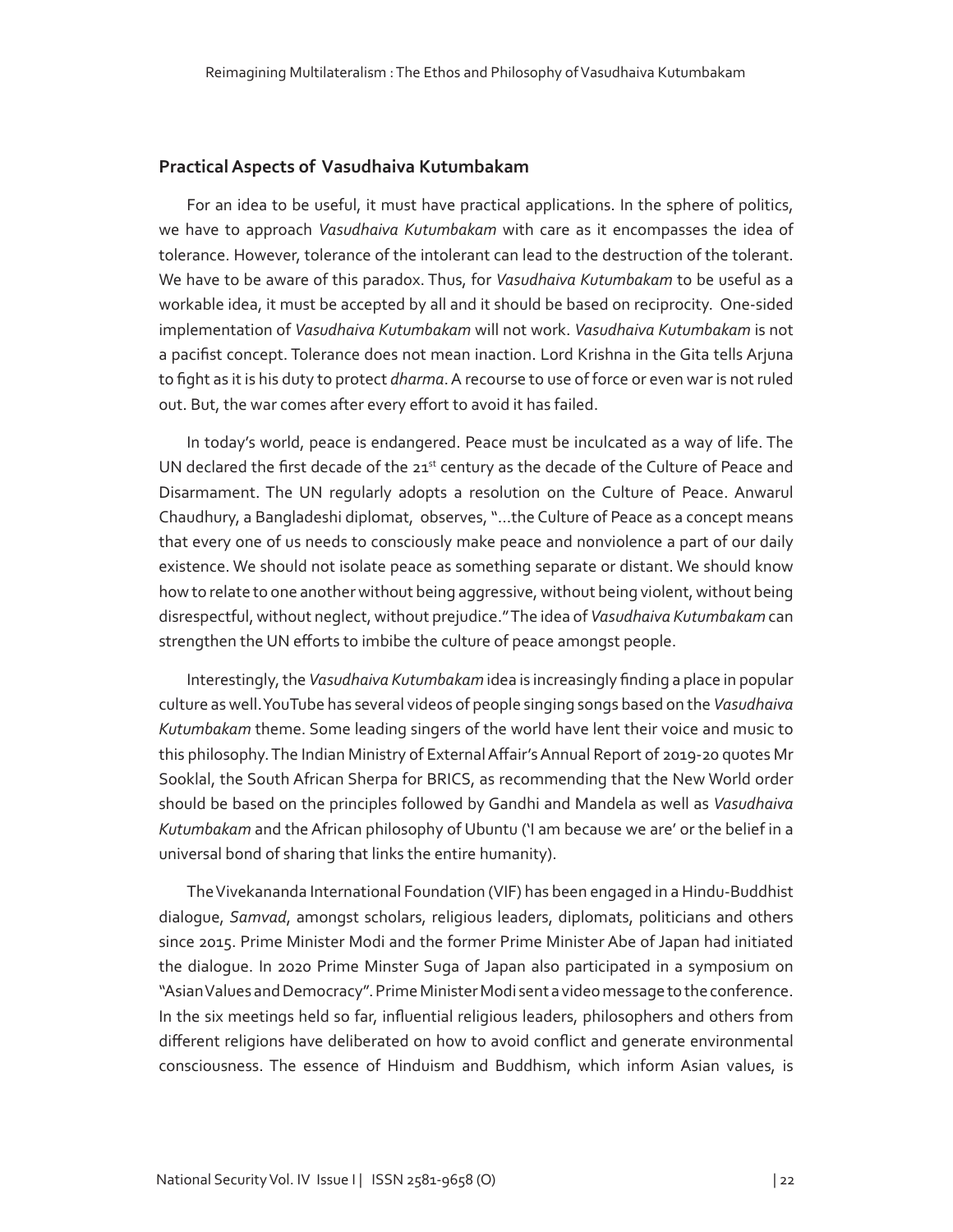### Arvind Gupta

inclusion, tolerance, harmony, and respect for nature. The universal ideas of Hinduism, Buddhism, Jainism, Sikhism, which emphasize alleviation of suffering, and overcoming of differences through dialogue, must be brought into the international discourse.

The *Samvad* dialogue has yielded many principles which can help make the world a better place. Some of these are: inculcating the values of democracy; conflict avoidance; protection of the environment; sustainable development; universal responsibility and ethical behaviour among people and among leaders; promoting genuine, open-minded dialogue held in the spirit of tolerance; mutual respect and peaceful accommodation as the best way to avoid conflict; and realising that material wealth alone cannot bring peace. Compassion, *karuna*, courtesy, generosity should be practised.

The key to real and lasting peace lies in 'mental disarmament' – disarming the mind from all kinds of poisonous defilement such as greed, hatred, jealousy and ego. Maintaining peace should be a priority. Hindu and Buddhist prayers invoke peace for everyone, peace everywhere, for example:

*Sarve bhavantu sukhinah, sarve santu niramayah, sarve bhadrani pashyantu, ma kashchid dukhabhagbhavet*

*Or,*

*Let everyone be happy, let everyone be healthy, let everyone see weal, let no one be unhappy.* 

The Hindus chant "*om shanti, shanti, shanti*". *Shanti* or peace is invoked thrice to ward off three kinds of adversities—*adhyatmik*, that is, suffering inflicted due to one's own body and mind; *adhibhautik*, that is, adversities created by other humans, animals, and the physical world (e.g. usual heat, cold etc.); and *adhidaivik* or adversities such as natural calamities (e.g. flood, cyclone, drought etc.), epidemics and pandemics, and so on. The prayer for everyone's wellbeing and health is specifically relevant at the trying times of coronavirus pandemic. Such prayers abound in Hinduism and Buddhism. They should become part of the diplomatic discourse, including at the UN.

Multilateral discourse should be guided by the spirit of making the world more humane, and a liveable and happier place. In 2019, France and Germany took the initiative to set up an Alliance for Multilateralism. The alliance has been joined by several countries, including India. The objectives of the alliance for multilateralism include promoting the rule of law and rules-based order. This alone will not be sufficient. The post-Covid world order must be more humane, caring and tolerant. This must be stated explicitly in the alliance